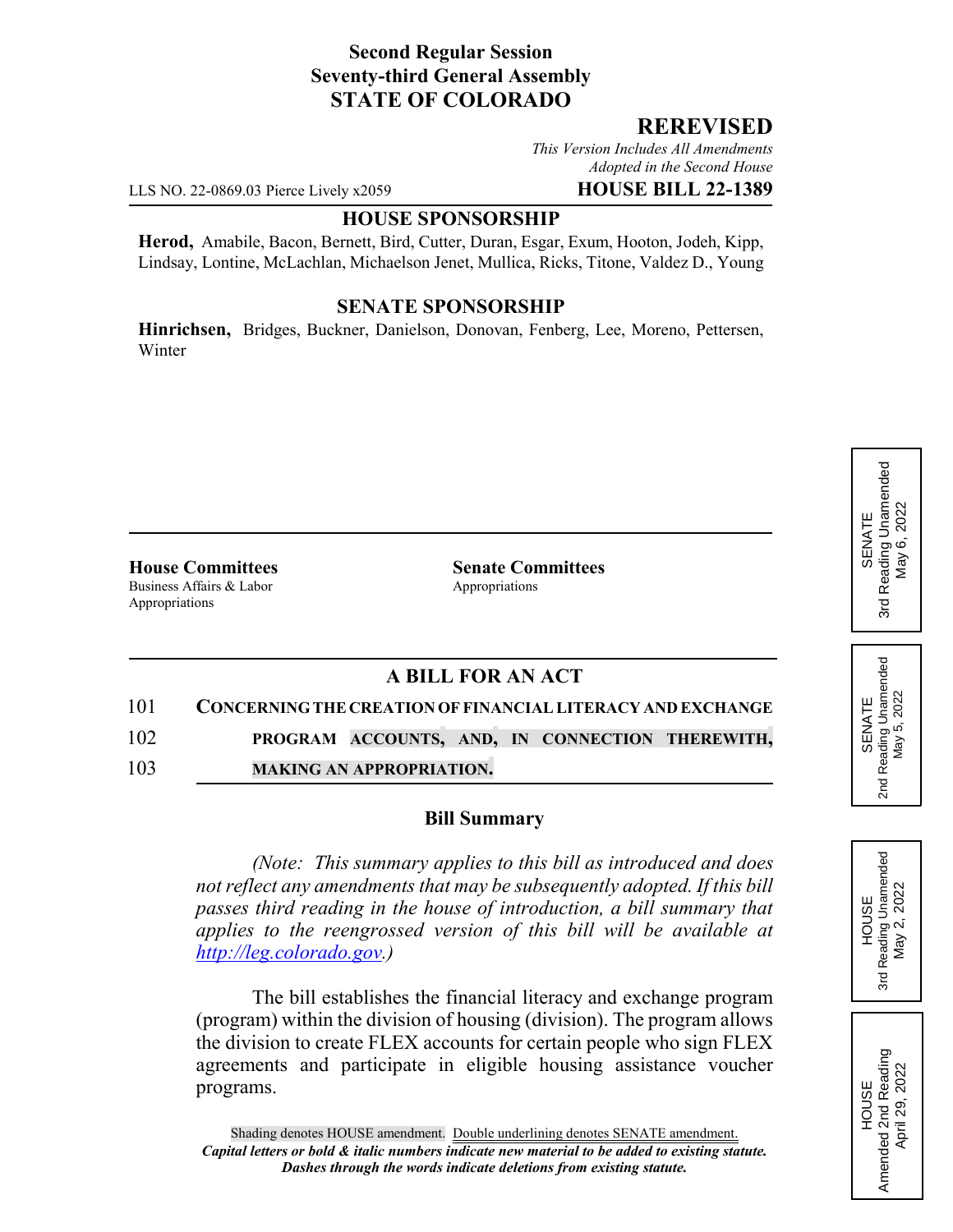The division is required to establish policies and procedures as necessary for the administration of the program and to annually report to the general assembly on the status of the program.

The bill also creates the continuously appropriated FLEX fund, which may be used for the direct and indirect costs of implementing the program.

 *Be it enacted by the General Assembly of the State of Colorado:* **SECTION 1.** In Colorado Revised Statutes, **add** 24-32-726 as follows: **24-32-726. Financial literacy and exchange program - creation - FLEX accounts - FLEX cash fund - short title - legislative declaration - definitions.** (1) THE SHORT TITLE OF THIS SECTION IS THE "FINANCIAL LITERACY AND EXCHANGE PROGRAM (FLEX) ACT". (2) THE GENERAL ASSEMBLY HEREBY FINDS AND DECLARES THAT: (a) COLORADO FAMILIES AND YOUTH ARE IMPROVING THEIR LONG-TERM ECONOMIC WELL-BEING THROUGH PARTICIPATION IN THE FEDERAL FAMILY SELF-SUFFICIENCY PROGRAM AUTHORIZED UNDER 24 CFR PART 984; (b) THE FEDERAL FAMILY SELF-SUFFICIENCY PROGRAM ALLOWS DEPARTMENT OF HOUSING AND URBAN DEVELOPMENT-ASSISTED FAMILIES, INCLUDING YOUTH TRANSITIONING FROM FOSTER CARE, TO BE MENTORED ON FINANCIAL LITERACY, INCREASE THEIR EARNED INCOME, BECOME FINANCIALLY STABLE, AND REDUCE AND EVENTUALLY ELIMINATE THEIR DEPENDENCY ON GOVERNMENT ASSISTANCE, RENTAL SUBSIDIES, AND OTHER GOVERNMENT PROGRAMS; **(c)** THE STATE OF COLORADO ADMINISTERS STATE-FUNDED SUPPORTIVE HOUSING VOUCHERS WHEREBY RECIPIENTS WOULD BENEFIT

22 FROM PARTICIPATION IN A PROGRAM LIKE THE FEDERAL FAMILY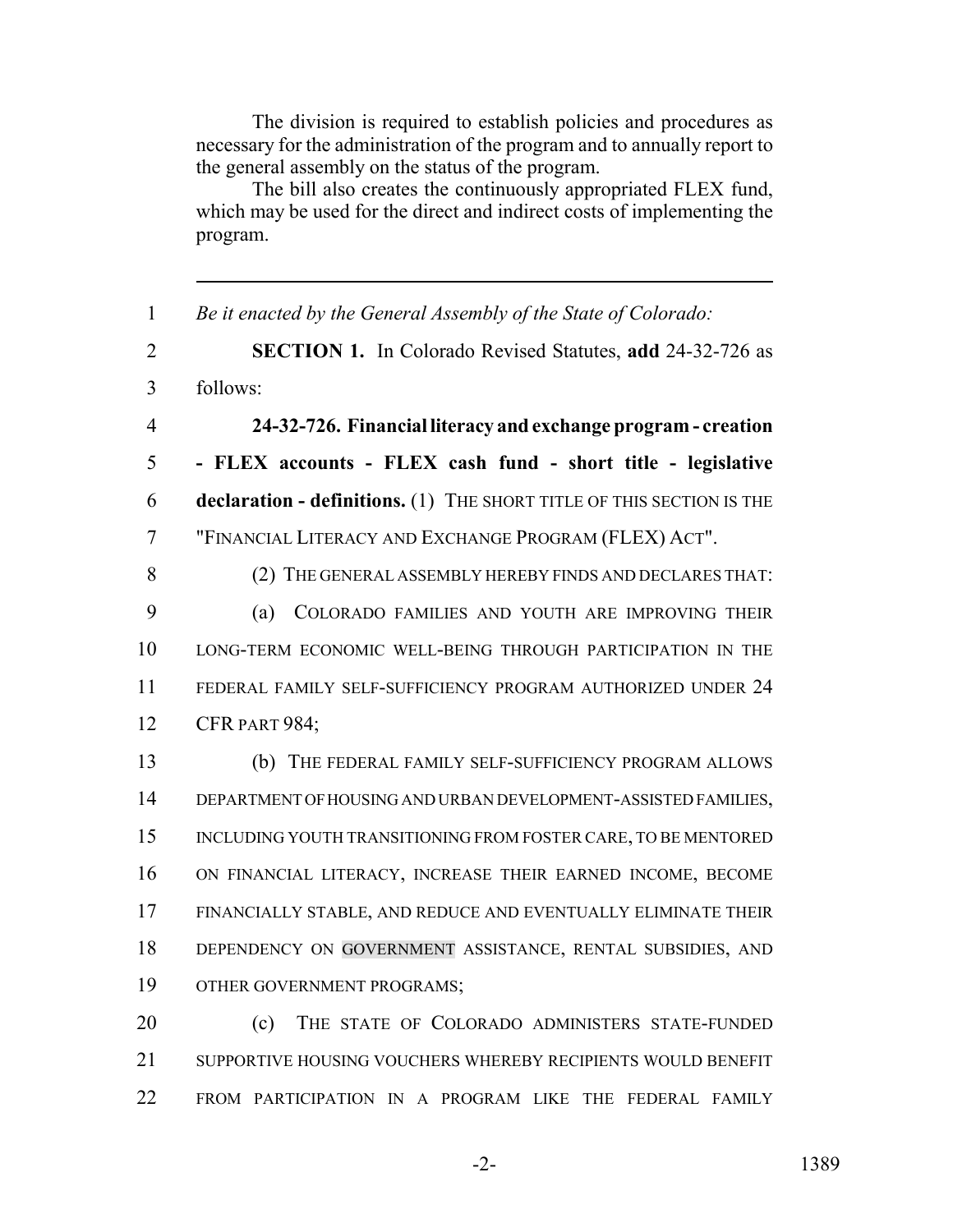SELF-SUFFICIENCY PROGRAM; AND

2 (d) THEREFORE, IT IS THE INTENT OF THE GENERAL ASSEMBLY TO CREATE THE COLORADO FINANCIAL LITERACY AND EQUITY EXCHANGE PROGRAM, A VOLUNTARY PROGRAM WITH THE GOAL OF GRANTING FINANCIAL SECURITY THROUGH EDUCATION, EMPLOYMENT, INVESTMENT, HOUSING STABILITY, AND SOCIAL MATURITY BY:

 (I) ENABLING DIVISION OF HOUSING-ASSISTED INDIVIDUALS TO INCREASE THEIR EARNED INCOME AND REDUCE THEIR DEPENDENCY ON WELFARE ASSISTANCE AND RENTAL SUBSIDIES BY OFFERING SUCH INDIVIDUALS A FINANCIAL INCENTIVE TO INCREASE THEIR EARNINGS IN THE FORM OF AN ESCROW-LIKE SAVINGS ACCOUNT THAT GROWS AS AN INDIVIDUAL'S EARNINGS INCREASE; AND

 (II) PROVIDING DIVISION OF HOUSING-ASSISTED INDIVIDUALS WITH ACCESS TO SERVICE PROVIDERS FOR ELIGIBLE YOUTH AND FAMILIES FOR FINANCIAL MENTORING, LIFE SKILLS TRAINING, AND ASSET MANAGEMENT.

 (3) AS USED IN THIS SECTION, UNLESS THE CONTEXT OTHERWISE REQUIRES:

 (a) "ELIGIBLE EXPENSE" MEANS AN EXPENSE THAT SATISFIES THE CRITERIA ESTABLISHED BY THE DIVISION IN SUBSECTION (5)(d)(II) OF THIS SECTION.

 (b) "ELIGIBLE HOUSING ASSISTANCE VOUCHER PROGRAM" MEANS A STATE PROGRAM THAT PROVIDES HOUSING ASSISTANCE VOUCHERS AND SATISFIES THE CRITERIA ESTABLISHED BY THE DIVISION PURSUANT TO 24 SUBSECTION  $(5)(a)$  OF THIS SECTION.

 (c) "ELIGIBLE PARTICIPANT" MEANS A PERSON WHO RECEIVES VOUCHERS FOR HOUSING ASSISTANCE FROM AN ELIGIBLE HOUSING ASSISTANCE VOUCHER PROGRAM AND SATISFIES ANY OTHER CRITERIA

-3- 1389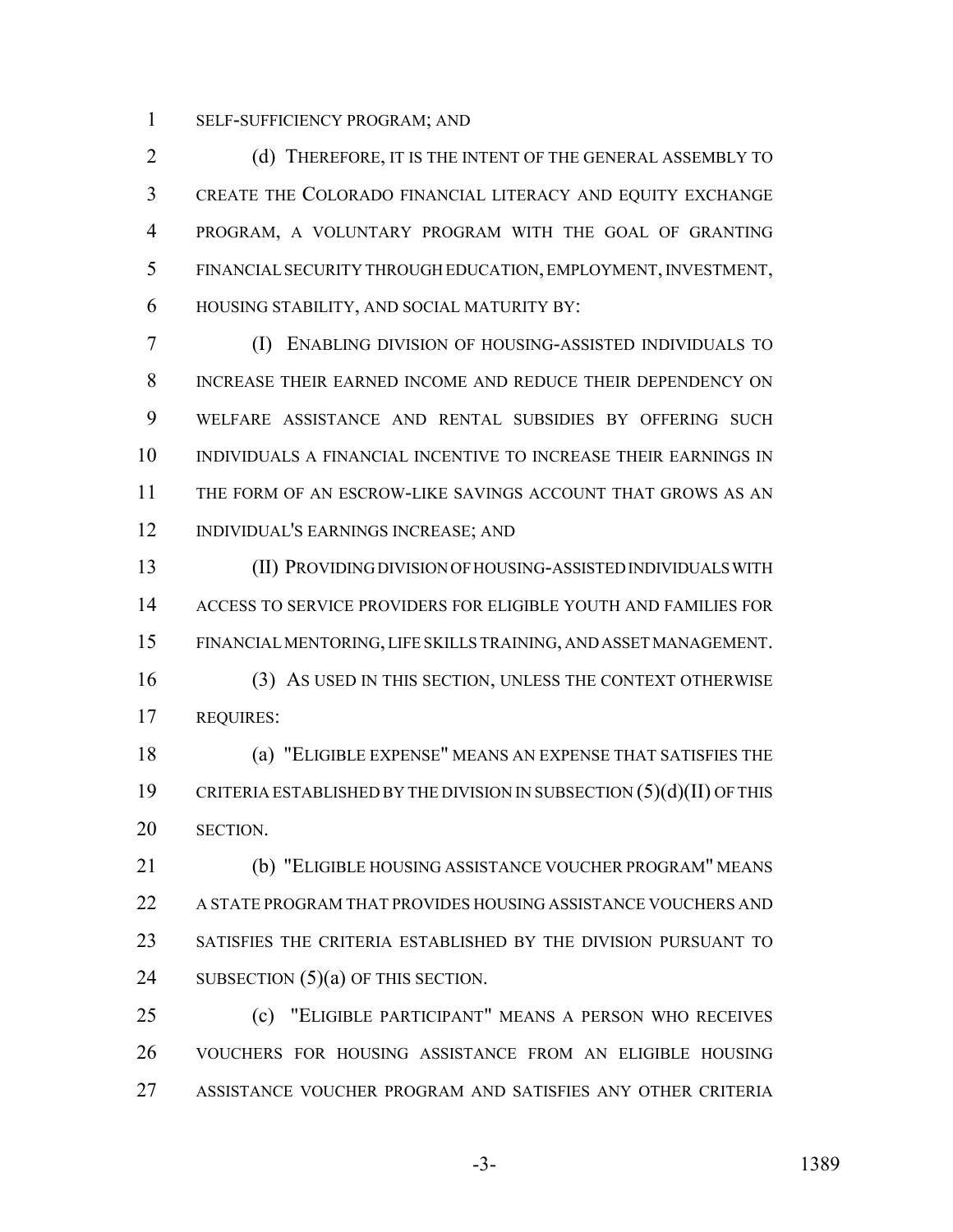1 ESTABLISHED BY THE DIVISION IN SUBSECTION (5)(b) OF THIS SECTION.

2 (d) "FLEX ACCOUNT" MEANS AN ACCOUNT CREATED BY THE DIVISION IN ACCORDANCE WITH THE REQUIREMENTS OF SUBSECTION (6) OF THIS SECTION.

 (e) "FLEX AGREEMENT" MEANS AN AGREEMENT BETWEEN AN ELIGIBLE PARTICIPANT AND THE DIVISION THAT SATISFIES THE REQUIREMENTS ESTABLISHED BY THE DIVISION PURSUANT TO SUBSECTION 8 (5)(d) OF THIS SECTION AND IS ALSO PARTICIPANT DIRECTED.

9 (f) "FLEX FUND" MEANS THE FUND CREATED IN SUBSECTION (7)(b) OF THIS SECTION.

 (4) THERE IS HEREBY CREATED IN THE DIVISION OF HOUSING THE FLEX ACCOUNT PROGRAM TO ESTABLISH AND ADMINISTER FLEX ACCOUNTS TO ASSIST ELIGIBLE PARTICIPANTS IN SOCIAL INTEGRATION AND FINANCIAL INDEPENDENCE.

 (5) THE DIVISION SHALL IMPLEMENT THE FLEX ACCOUNT PROGRAM IN ACCORDANCE WITH THIS SECTION. THE DIVISION SHALL ESTABLISH SUCH POLICIES AND PROCEDURES AS MAY BE NECESSARY TO IMPLEMENT THE FLEX ACCOUNT PROGRAM. AT A MINIMUM, THESE POLICIES AND PROCEDURES MUST SPECIFY:

 (a) WHICH PROGRAMS QUALIFY AS ELIGIBLE HOUSING ASSISTANCE VOUCHER PROGRAMS;

**(b)** THE QUALIFICATIONS OF ELIGIBLE PARTICIPANTS;

 (c) THE APPLICATION PROCESS FOR AN ELIGIBLE PARTICIPANT TO 24 OUALIFY FOR THE ESTABLISHMENT OF A FLEX ACCOUNT; AND

25 (d) THE ELEMENTS OF A FLEX AGREEMENT. SUCH AGREEMENTS MAY BE RENEGOTIATED BY THE PARTICIPANT AND THE DIVISION AND MUST

INCLUDE, AT A MINIMUM: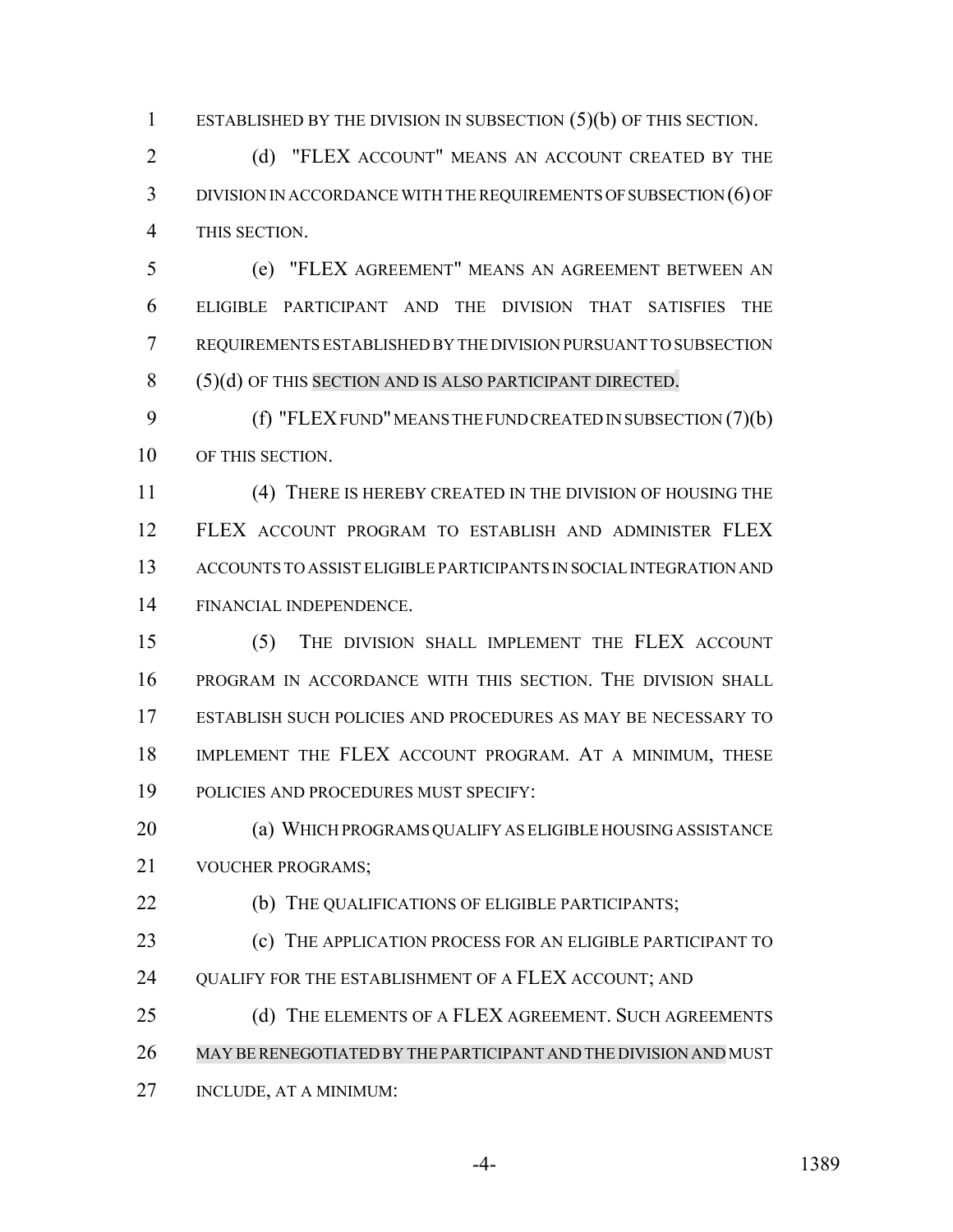(I) A WRITTEN PLAN FOR THE USE OF FUNDS IN A FLEX ACCOUNT;

(II) WHICH EXPENSES QUALIFY AS ELIGIBLE EXPENSES;

 (III) THE CRITERIA THAT WILL RESULT IN THE FORFEITURE OF THE FUNDS IN A FLEX ACCOUNT; AND

 (IV) THE CRITERIA FOR SUCCESSFUL COMPLETION OF THE FLEX ACCOUNT PROGRAM.

 (6) (a) IF THE DIVISION DETERMINES THAT IT WILL AWARD A FLEX ACCOUNT TO AN ELIGIBLE PARTICIPANT, THE DIVISION SHALL CREATE AN INTEREST-BEARING ACCOUNT AND ASSIGN IT TO THAT ELIGIBLE PARTICIPANT.

 (b) THE DIVISION SHALL PROVIDE TO EACH ELIGIBLE PARTICIPANT WHO IS ASSIGNED A FLEX ACCOUNT INFORMATION CONCERNING THE 13 OPERATION OF THE FLEX ACCOUNT, INCLUDING A DESCRIPTION OF ELIGIBLE EXPENSES. MONEY IN A FLEX ACCOUNT MAY ONLY BE WITHDRAWN FOR AN ELIGIBLE EXPENSE.

 (c) THE DIVISION SHALL CONTRACT WITH FOR-PROFIT AND NON-PROFIT ENTITIES TO PROVIDE FINANCIAL LITERACY SUPPORT TO ELIGIBLE PARTICIPANTS.

 (d) IF AN ELIGIBLE PARTICIPANT VIOLATES A FLEX AGREEMENT OR WITHDRAWS MONEY IN A FLEX ACCOUNT FOR AN EXPENSES OTHER THAN 21 AN ELIGIBLE EXPENSE, THE DIVISION MAY TRANSFER THE MONEY IN THE ELIGIBLE PARTICIPANT'S FLEX ACCOUNT TO THE FLEX FUND ESTABLISHED IN SUBSECTION (7)(b) OF THIS SECTION.

 (e) ALL INTEREST EARNED BY THE MONEY IN A FLEX ACCOUNT 25 MUST BE CREDITED TO THAT FLEX ACCOUNT.

 (f) THE DIVISION MAY REQUIRE ELIGIBLE PARTICIPANTS TO REPORT 27 TO THE DIVISION INFORMATION RELEVANT TO THE OPERATION OF A FLEX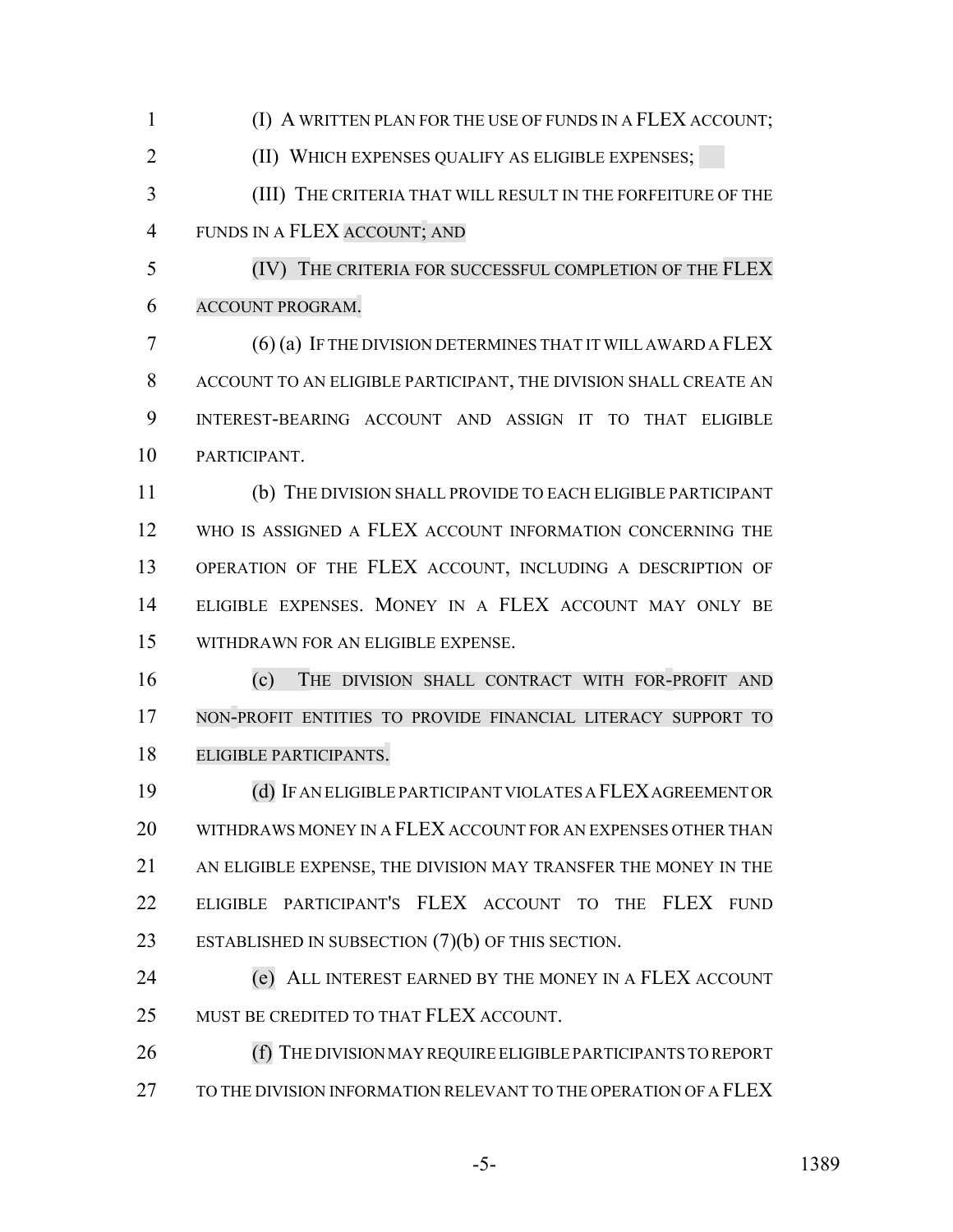ACCOUNT.

 (7) (a) THE DIVISION MAY SEEK, ACCEPT, AND EXPEND GIFTS, GRANTS, OR DONATIONS FROM PRIVATE OR PUBLIC SOURCES FOR THE PURPOSES OF THIS SECTION. THE DIVISION SHALL TRANSMIT ALL MONEY RECEIVED FOR THE ADMINISTRATION OF THIS SECTION THROUGH GIFTS, GRANTS, OR DONATIONS TO THE STATE TREASURER, WHO SHALL CREDIT THE MONEY TO THE FUND CREATED IN SUBSECTION (7)(b) OF THIS SECTION. (b) THE FLEX FUND IS CREATED IN THE STATE TREASURY. THE FUND CONSISTS OF ANY MONEY THAT THE GENERAL ASSEMBLY MAY APPROPRIATE TO THE FUND, GIFTS, GRANTS, AND DONATIONS RECEIVED BY 11 THE DIVISION PURSUANT TO SUBSECTION (7)(a) OF THIS SECTION, OR ANY 12 OTHER MONEY TRANSFERRED TO THE FUND. MONEY IN THE FUND IS CONTINUOUSLY APPROPRIATED TO THE DIVISION FOR THE DIRECT AND INDIRECT COSTS OF IMPLEMENTING THE FLEX ACT DESCRIBED IN THIS SECTION. THE STATE TREASURER MAY INVEST ANY MONEY IN THE FUND NOT EXPENDED FOR THE PURPOSES OF THIS SECTION AS PROVIDED BY LAW. THE STATE TREASURER SHALL CREDIT ALL INTEREST AND INCOME DERIVED FROM THE INVESTMENT AND DEPOSIT OF MONEY IN THE FUND TO THE FUND.

 (8) (a) ON OR BEFORE FEBRUARY 1, 2024, AND ON OR BEFORE FEBRUARY 1 OF EACH YEAR THEREAFTER, FOR THE DURATION OF THE FLEX ACCOUNT PROGRAM, THE DIVISION SHALL SUBMIT A SUMMARIZED REPORT TO THE SENATE COMMITTEE ON LOCAL GOVERNMENT AND THE HOUSE OF REPRESENTATIVES COMMITTEE ON TRANSPORTATION AND 25 LOCAL GOVERNMENT, OR ANY SUCCESSOR COMMITTEES, ON THE FLEX ACCOUNT PROGRAM. AT A MINIMUM, THE REPORT MUST INCLUDE:

**(I) THE NUMBER OF FLEX ACCOUNT HOLDERS;**